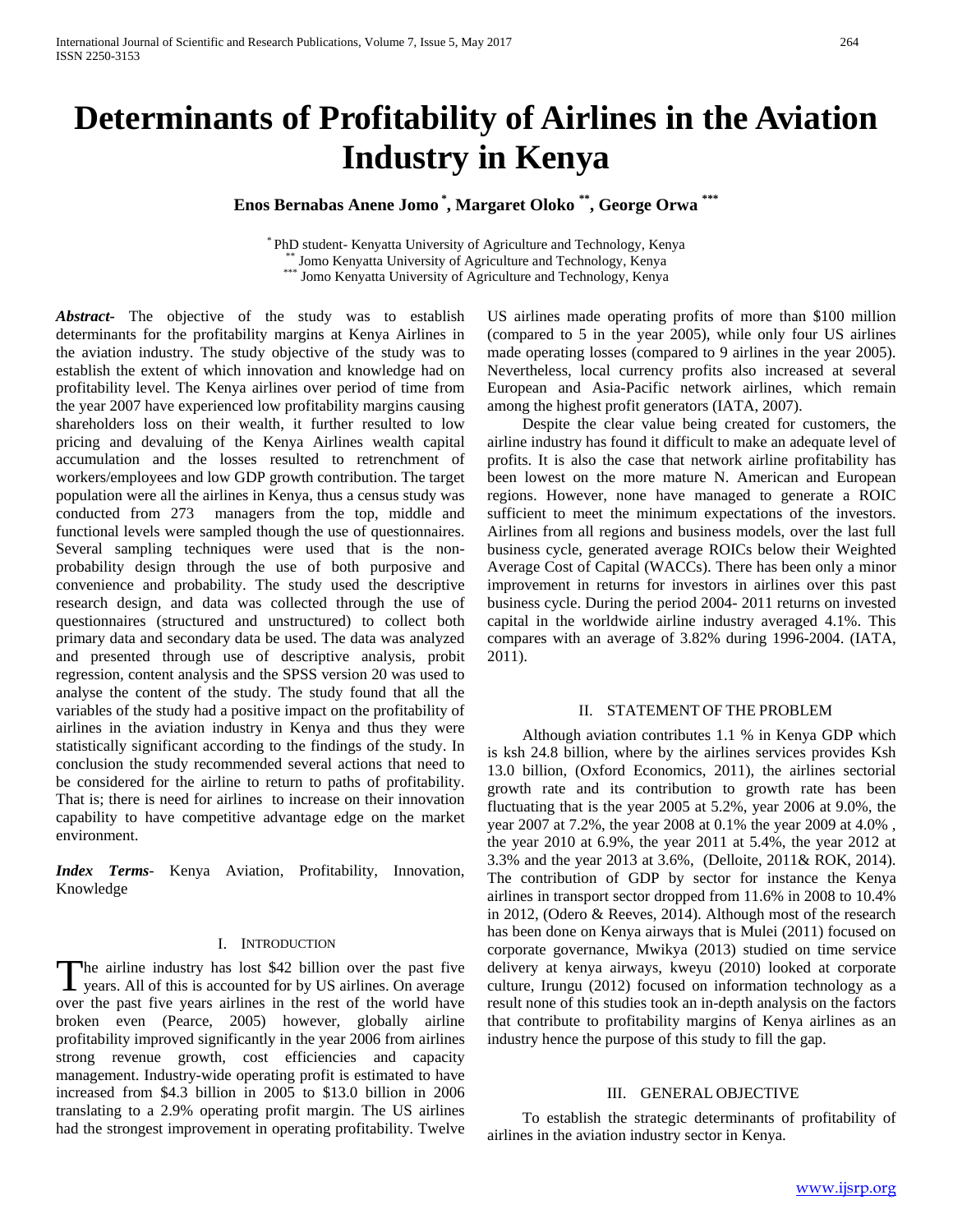#### **Specific Objectives**

1 The specific objective of this study was to establish the extent to which Innovation and Knowledge determines profitability of Kenyan airlines in the aviation industry.

### IV. RESEARCH METHODOLOGY

 This study used both the census and descriptive mode of study as evident in the research conducted by Nderu, (2013), on Influence of Survival Strategies on the Organizational Performance of Kenya Airways and Irene, (2012), on the Influence of Information and Communication Technology on Performance of Aviation Industry - A Case Of Kenya Airways Ltd. A population is termed either as finite if it consists of a fixed number of elements such that it is possible to enumerate it in its totality and it is represented by the symbol N, or a population is termed as infinite if theoretically it is impossible to observe all the elements (Kothari, 2004). The population of the study was all the local airline companies in the aviation industry in Kenya (Maina, 2014) which employs 6000 employees who directly work in the Kenya aviation Industry (Oxford Economics, 2011). The study used the stratified sampling technique this is the process whereby sample is constrained to include elements from each of the segment (Cooper & Schindler, 2006). The study employed the use of questionnaires; this is because they provide confidentiality, and an avenue through which information can be collected from a large sample and from diverse regions (Kombo & Tromp, 2006). The research used both the primary source of data by carrying out interviews and questionnaires to respondents to solicit for information, also secondary source of data was used that is from electronically stored information from Kenya airlines websites, financial statements, information from the International Air Travel Association (IATA), Kenya Civil Aviation authority, Kenya's Parliamentary Senatorial Enquiry Report and information from journals. The use of secondary source of data is that it is available more cheaply, the existing data is readily available in a convenient way and form, hence saves on time because of the availability of pre-processed data (Kombo & Tromp, 2006).

#### V. RESULTS AND DISCUSSIONS

 A Probit analysis was carried out to find out the relationship between the airlines profits and the various parameters including, research and development, brand name and product development. The results as in the table 4.23 below show that none of the factors research and development, brand name and product development, has a relationship with the airlines profitability. . All the respective P-Values of 0.024, 0.831 and 0.172 for research and development, brand name and product development respectively, are above alpha (0.05), at 95% Confidence interval. This shows that the airlines profit levels are affected by any of them, either research and development, brand name and product development

| Table 4.23: Innovation and knowledge Probit Variance Explained |  |  |  |  |
|----------------------------------------------------------------|--|--|--|--|
|----------------------------------------------------------------|--|--|--|--|

| <b>Parameter Estimates</b> |                         |    |          |            |          |      |                         |                    |
|----------------------------|-------------------------|----|----------|------------|----------|------|-------------------------|--------------------|
|                            | Parameter               |    | Estimate | Std. Error | Z        | Sig. | 95% Confidence Interval |                    |
|                            |                         |    |          |            |          |      | Lower Bound             | <b>Upper Bound</b> |
| PROBIT <sup>a</sup>        | Research development    |    | $-.419$  | .186       | $-2.256$ | .024 | $-.784$                 | $-.055$            |
|                            | RD profits              |    | .175     | .242       | .723     | .469 | $-.299$                 | .648               |
|                            | Effective brand name    |    | .082     | .385       | .213     | .831 | $-.673$                 | .838               |
|                            | Brand name profits      |    | $-.525$  | .767       | $-.684$  | .494 | $-2.028$                | .979               |
|                            | Product development     |    | 1.024    | .750       | 1.365    | .172 | $-.446$                 | 2.494              |
|                            | Creativity              |    | $-.156$  | .186       | $-.841$  | .400 | $-.520$                 | .208               |
|                            | Effective brand profits |    | $-.060$  | .182       | $-.330$  | .742 | $-.418$                 | .297               |
|                            | Intercept <sup>b</sup>  | 20 | .617     | .360       | 1.711    | .087 | .256                    | .977               |
|                            |                         | 30 | .875     | .335       | 2.611    | .009 | .540                    | 1.210              |
|                            |                         | 60 | .956     | .403       | 2.371    | .018 | .553                    | 1.359              |
|                            |                         | 80 | .544     | .458       | 1.186    | .236 | .085                    | 1.002              |

a. PROBIT model: PROBIT (p) = Intercept + BX (Covariates X are transformed using the base 2.718 logarithm.)

b. Corresponds to the grouping variable Profits\_other\_airlines.

 The findings of this study reveal that most airlines companies do not undertake research and development function to boost their product and services unlike this is suggestive that innovation has not resulted to increased airline profits unlike from other studies such as Diederen *et al.* (2002) conclude that innovative farmers show significantly higher profits and growth figures than firms that are not innovative. Also Favre *et al.* 

(2002) conclude there is a positive impact of innovations on profits. They take R&D intensity, market share, and concentration as the relevant causal factors. Also national R&D spillovers and, moreover, international R&D spillovers are positive for profits. Avanitis and Hollerstein (2002) conclude that the use of external knowledge, technological opportunity and the degree of innovativeness significantly increase the productivity